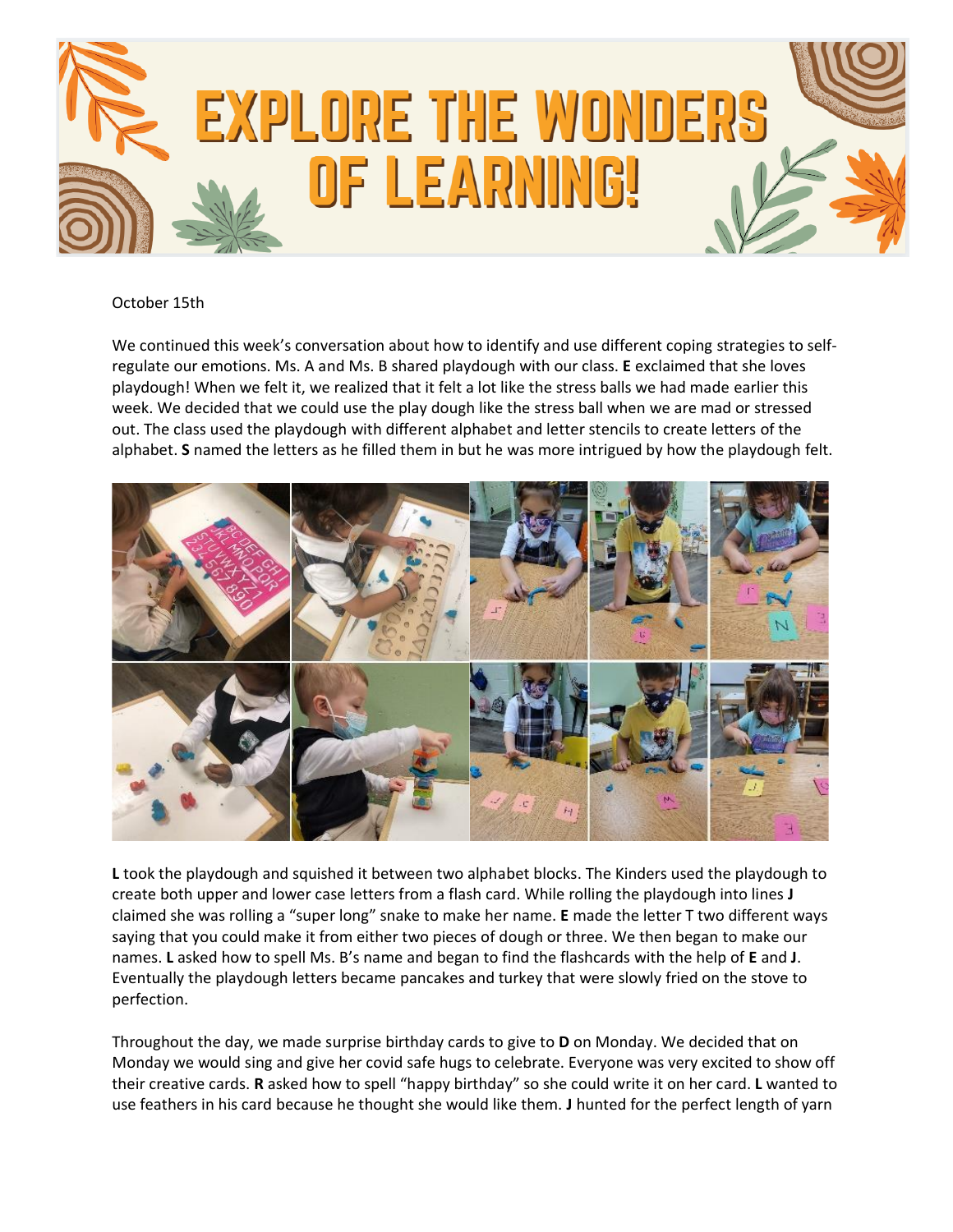to add to her creation. **E** was very particular in the colors she chose to use for her card. **S** insisted on using the zigzag scissors to cut around his card to create a fancy design. **L** was fascinated with using the scissor handles to create circles with his crayon. **K** kept singing "happy birthday" to keep the celebration spirit alive.

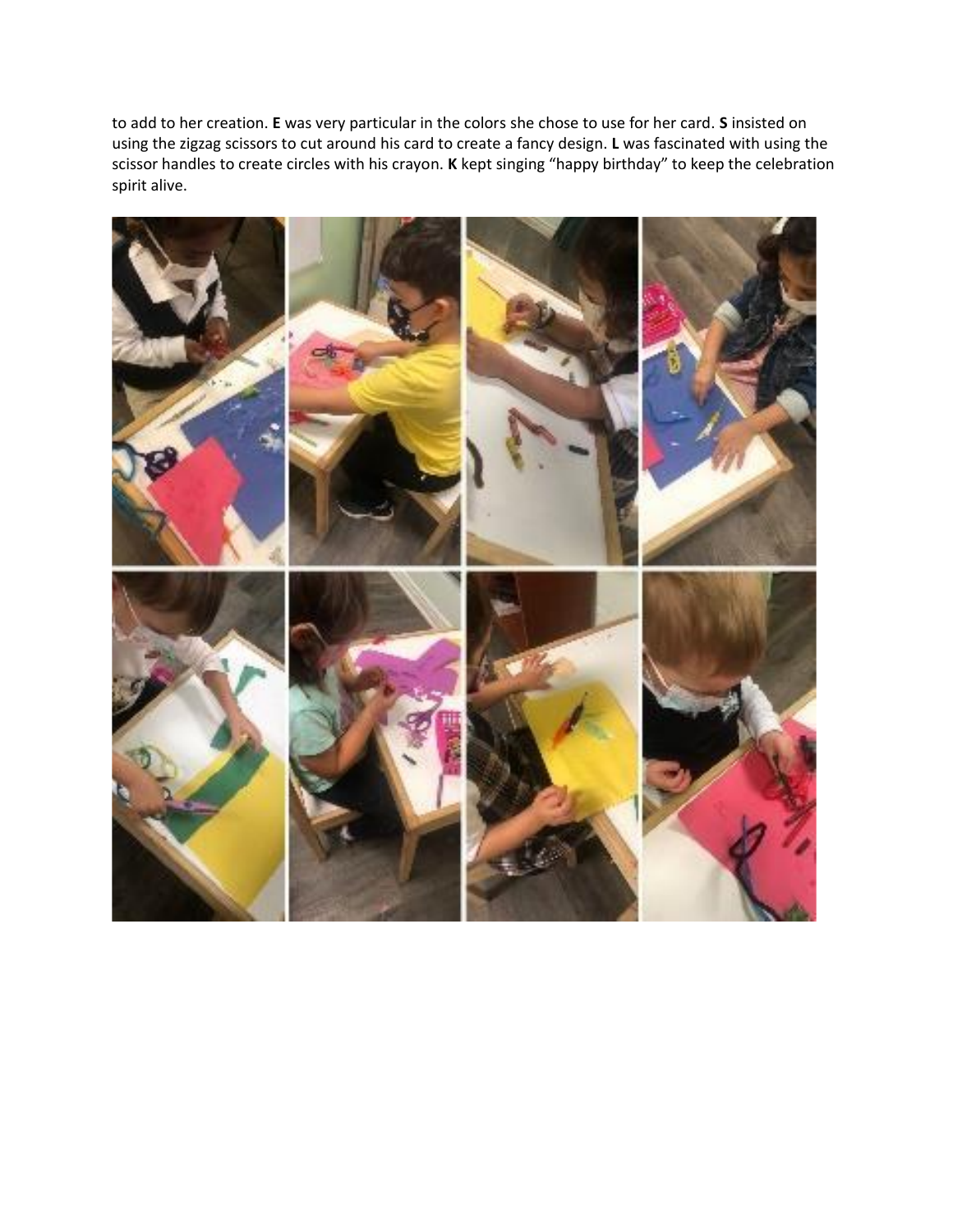Throughout this week, we have discussed self-regulation, our emotions, and the strategies we can use to cope with them. On Monday the Kinders decided to come up with coping strategies from A-Z to help us feel better. Each day, when somebody in the class would come up with a new strategy, we would add it to our list. The table below shows the amazing ideas the PreK and Kinder class came up with to help us cope with our emotions.

| $A - ARTS & CRAFTS$ | $B - BREATHING$<br><b>EXERCISES</b> | $C - COUNT$<br><b>NUMBERS</b>                 | $D - DIM THE$<br><b>LIGHTS</b>                         | $E - EAT A SNACK$                   |
|---------------------|-------------------------------------|-----------------------------------------------|--------------------------------------------------------|-------------------------------------|
|                     |                                     |                                               |                                                        |                                     |
| $F$ – FIDGET TOY    | $G - GO TO A SAFE$<br>PLACE         | <b>H</b> – HUMOR, TELL A HOBBY<br><b>JOKE</b> | I - INTERESTING<br>(trying out a new<br>look - uniform | J - JOURNAL YOUR<br><b>THOUGHTS</b> |
|                     |                                     |                                               | edition)                                               |                                     |
| $K - KEEP$ BUSY     | $L$ – LISTEN TO MUSIC               | $M - MOVE YOUR$<br><b>BODY</b>                | $N - NAME YOUR$<br>FEELING                             | $O - OUTSIDE$<br>ADVENTURE          |
|                     |                                     |                                               |                                                        |                                     |
| $P - PLAY A GAME$   | $Q - QUOTE$ "I AM<br>SAFE"          | $R - READ$                                    | $S - SELF-TALK IN$<br>THE MIRROR                       | $T - TOUCH$<br>SOMETHING SOFT       |